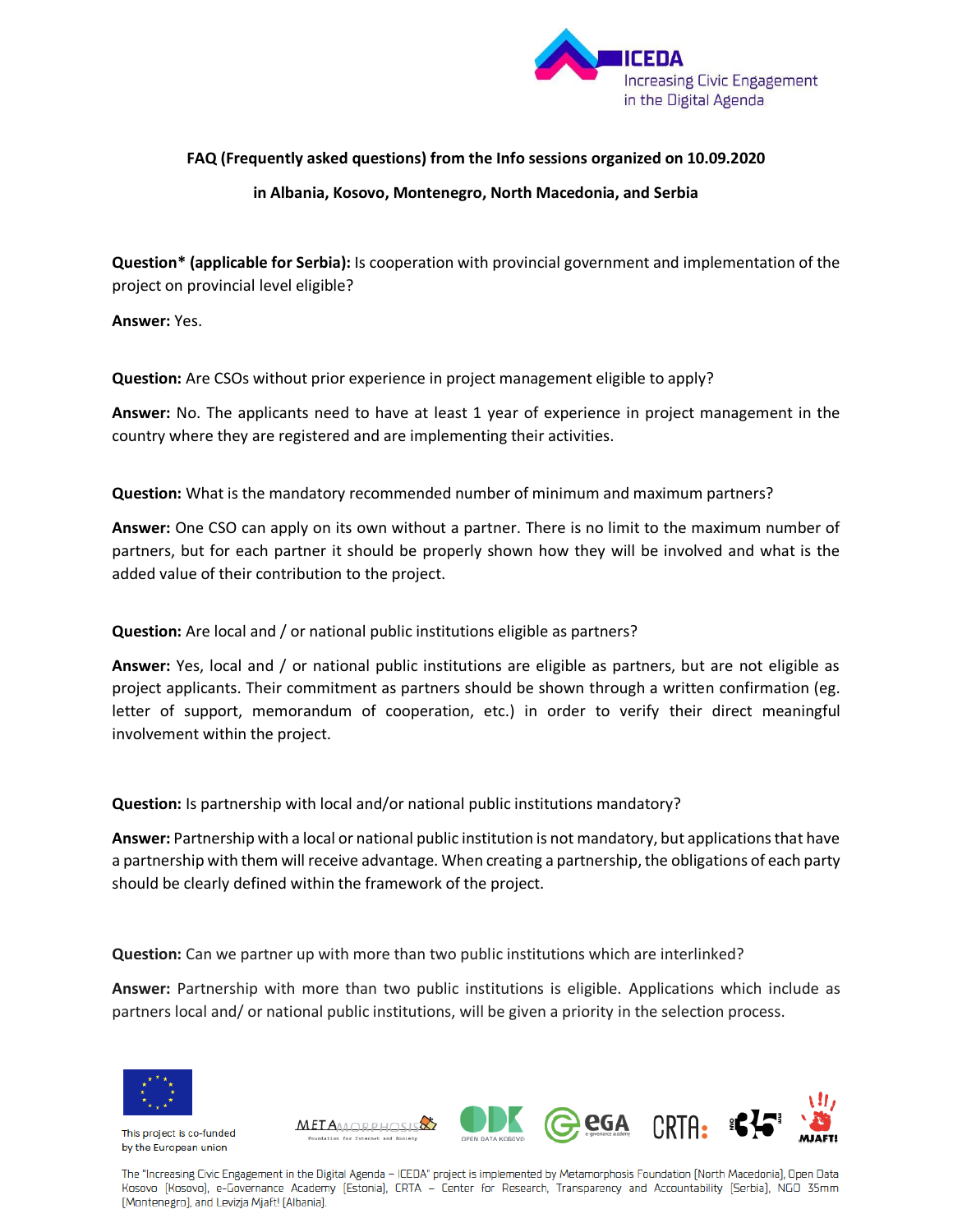

**Question:** Can the e-gov. support centers be established at a local level? **Answer:** Yes. Applicants can form partnerships with local institutions. Please have in mind to ensure that if the local institution you are partners with does not provide e-services, the citizens coming from those municipalities benefit from central institutions e-services.

**Question:** Can CSOs working directly on socialization and activities with children with special needs be included in the Call?

**Answer:** All interested CSOs that meet the requirements set out in the Call are encouraged to apply on the Call.

**Question:** Will the CSO working on the project implementation have any training?

**Answer:** Yes. Capacity building activities will be held for the awarded sub-grantees, and they will have ongoing support and mentorship during the project implementation.

**Question:** Can CSOs from North Macedonia, Albania and Kosovo apply together?

**Answer:** No. Each applicant should apply in the country where they are registered, where they should also foresee the implementation of their activities.

**Question:** Will the evaluators take in consideration the division of awarded grants into regions?

**Answer:** Yes.

**Question:** Should LOT 1 Call projects be in line with any of ICEDA's 5 objectives or only specific ones? **Answer:** Applications do not necessarily need to focus on all 5 goals, but they can chose from those provided in the Call.

**Question:** Should co-financing be provided?

**Answer:** Providing co-financing is not one of the mandatory requirements under the Call.

**Question:** Is "sub-contracting" a justified cost?

**Answer:** Sub-granting is not allowed. In terms of concluding contracts with individuals / hiring experts within the project activities for your application, it is a justified cost.



This project is co-funded by the European union



The "Increasing Civic Engagement in the Digital Agenda - ICEDA" project is implemented by Metamorphosis Foundation (North Macedonia), Open Data Kosovo [Kosovo], e-Governance Academy [Estonia], CRTA - Center for Research, Transparency and Accountability [Serbia], NGO 35mm [Montenegro], and Levizja Mjaft! [Albania].